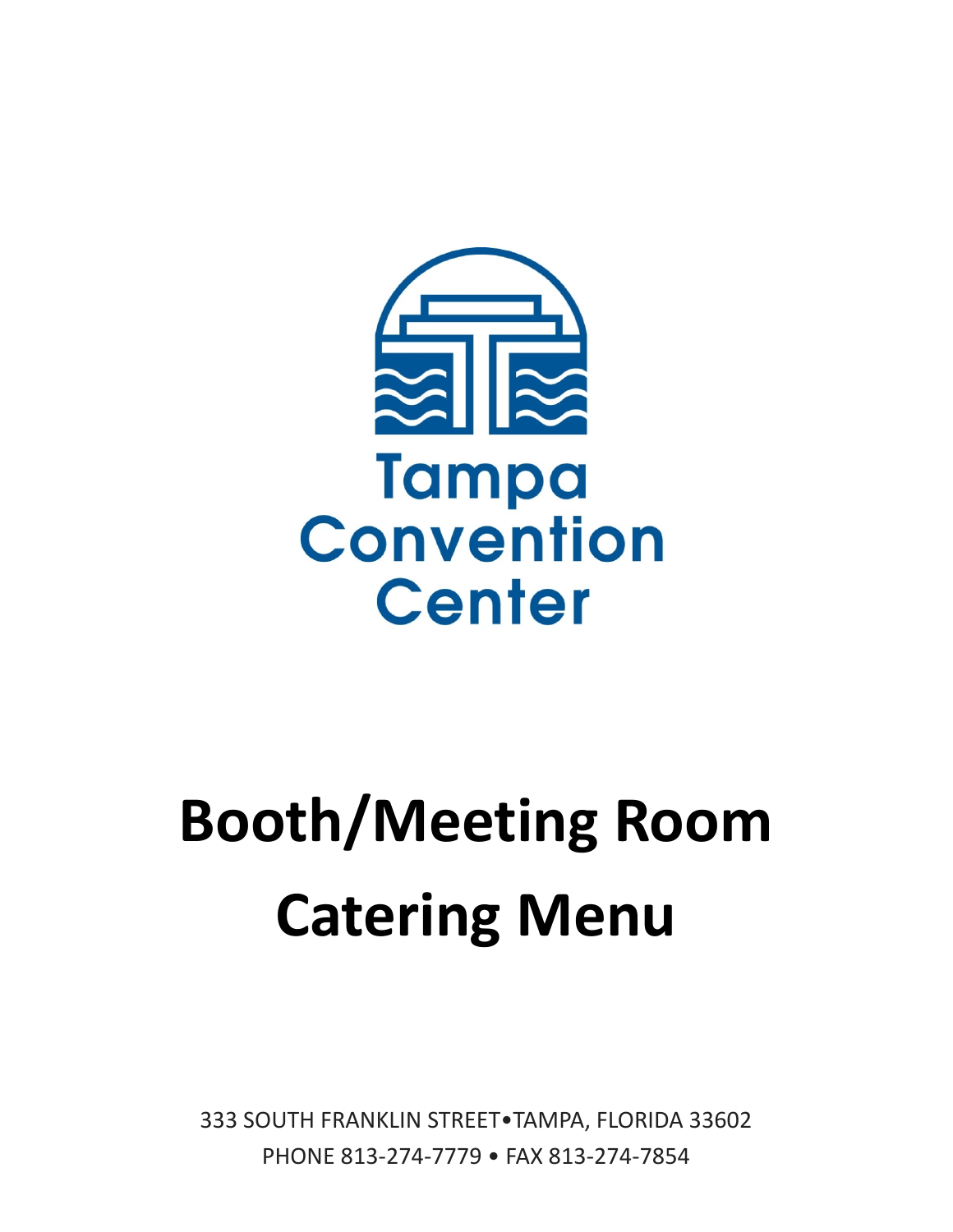## **Guidelines and Procedures**

### **EXCLUSIVITY**

All food, beverages, cafes and restaurants on the premises are operated and controlled **exclusively** by Tampa Convention Center's in-house food and beverage provider, Aramark. Arrangements for all catered functions must be made through Aramark's sales office. Outside food or beverage are not allowed on premises, this includes exhibitor and office areas.

### **SAMPLING**

Exhibitor and/or show management may request an exception be made to Aramark's exclusivity policy for sampling purposes, providing the products to be sampled are indigenous to the specific exhibiting booth and show. Please discuss the sampling requirements with a Catering Sales Professional.

### **TIMING**

All exhibitor orders must be received a minimum of 5 days prior to the show to ensure availability of food, beverages and appropriate staffing. A \$50 late fee may apply to all orders received within 5 days of the show.

### **BOOTH REQUIREMENTS**

Exhibitors must provide adequate table or counter space for your food and beverage order, you may be required to order tables from the decorator. Electricity may be required for some food and beverage items as well, which can be ordered from the Exhibitor Services Desk.

### **DELIVERY FEE**

A \$25 fee will be added to all orders every time a delivery is made to a booth.

### **MENU PRICES**

Menus and prices listed in this menu are subject to change until a signed Catering Service Agreement is received.

### **CATERING SERVICE AGREEMENT**

Aramark's Catering Services Agreement (contract) outlines specific agreements between the customer and the caterer. The signed Catering Service Agreement, along with the required payments, must be received by Aramark no less than 7 days in advance of the first scheduled service. If the signed Catering Service Agreement is not received by 7 days, menu prices are subject to change. The Event Orders, when completed, will also form part of your contract.

### **ESTIMATED SALES DEPOSIT/PAYMENTS**

Aramark's policy requires full payment (100%) 7 days in advance of your event(s) based on an estimated sales amount.

Aramark accepts company checks, American Express, MasterCard, Visa and wire fund transfers as payment for products and services. Any wire transfer fees incurred are the responsibility of the Customer. If payment is received within less than five (5) business days prior to the event, certified funds, credit card or a wire transfer will be required (Non-certified Checks are not acceptable forms of payment). If the customer prefers to pay by company check or wire transfer, a credit card authorization form is required to facilitate on-site orders. On-site orders/re-orders will not be accepted without prior established credit or credit card on file.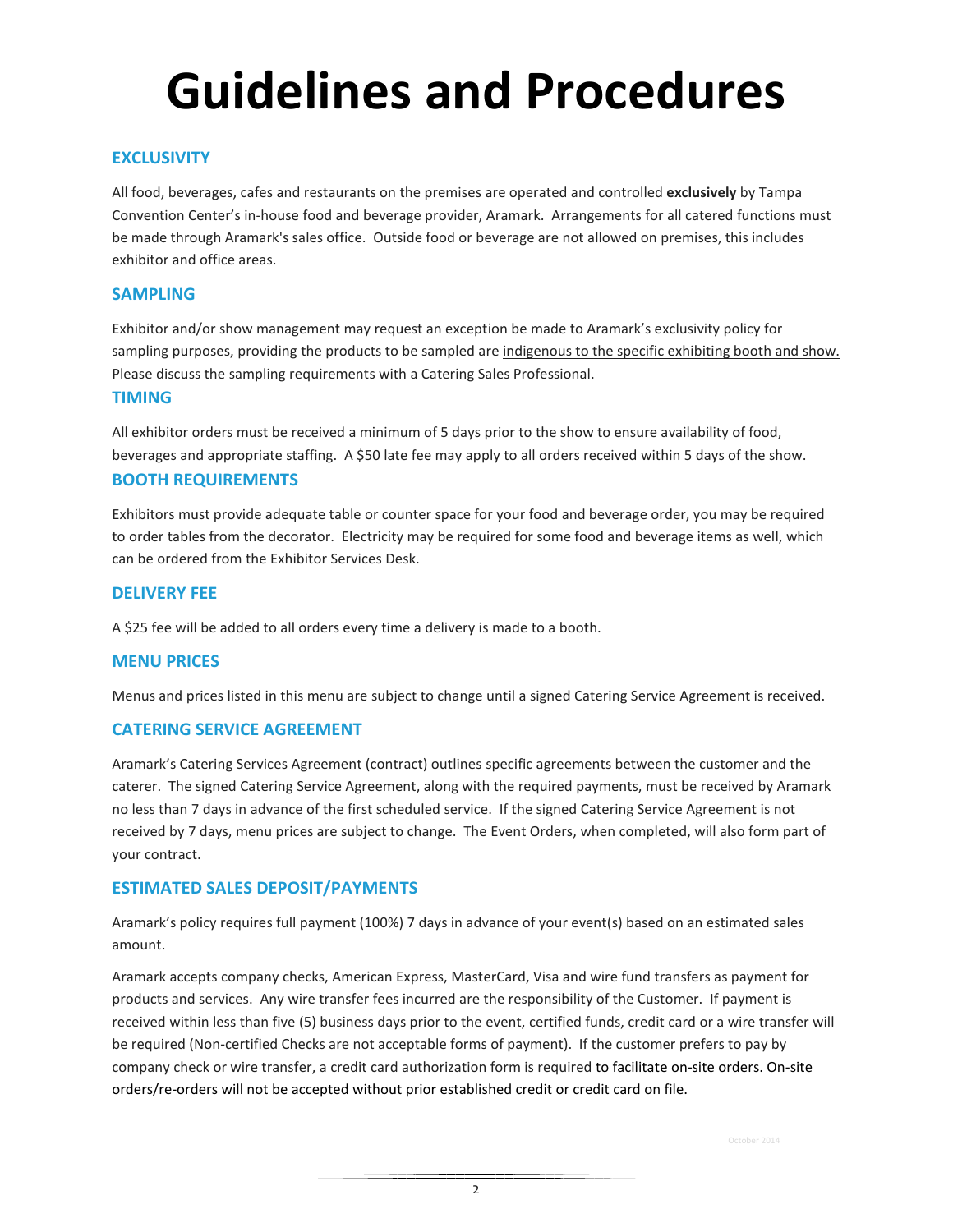## **Guidelines and Procedures**

### **(continued)**

### **FLORIDA STATE TAX EXEMPT CERTIFICATES**

Only tax exempt certificates issued by the State of Florida will be accepted to qualify for Florida state sales tax exemption. Tax exempt certificates must be on file 7 days prior to the first scheduled event.

### **TAXES AND ADMINISTRATIVE CHARGES**

All food and beverage items are subject to a 24% administrative charge and applicable sales tax, currently at 7.0%. This administrative charge is not intended to be a tip, gratuity, or service charge for the benefit of service employees and no portion of this administrative charge is distributed to employees. Non food and beverage items such as rental items and billed labor are not subject to the administrative charge.

In Florida, the administrative charge and labor fees are subject to applicable sales tax, currently at 7.0%. The administrative charge and sales tax are subject to change without notice.

### **CANCELLATION POLICY**

Cancellation of any convention or individual event must be sent in writing to your Aramark Catering Sales Professional. Any cancellation received more than 30 days of the first scheduled event will result in a fee to Aramark equal to 25% of the estimated food and beverage charges. Any cancellation received less than 30 days in advance of the first scheduled event will result in a fee of 50% of the estimated food and beverage charges. Any cancellation received after the Final Guarantee has been provided will result in a fee equal to 100% of the charges on the affected event order(s).

### **Additional Items**

#### **LABOR**

| Bartender (required to dispense all alcoholic beverages) | \$150 first two hours<br>\$50 each additional hour |
|----------------------------------------------------------|----------------------------------------------------|
| Attendants (available by request to assist serving)      | \$150 first two hours<br>\$35 each additional hour |
| <b>EQUIPMENT</b>                                         |                                                    |

### Small Refrigerator (daily rental) (Requires a 110 V/10 Amp Outlet) \$100 each Highboy Table with Linen (daily rental)  $\angle$  525 each 85x85 White Linen \$9 each

Prices are subject to a 24% administrative fee and 7% sales tax.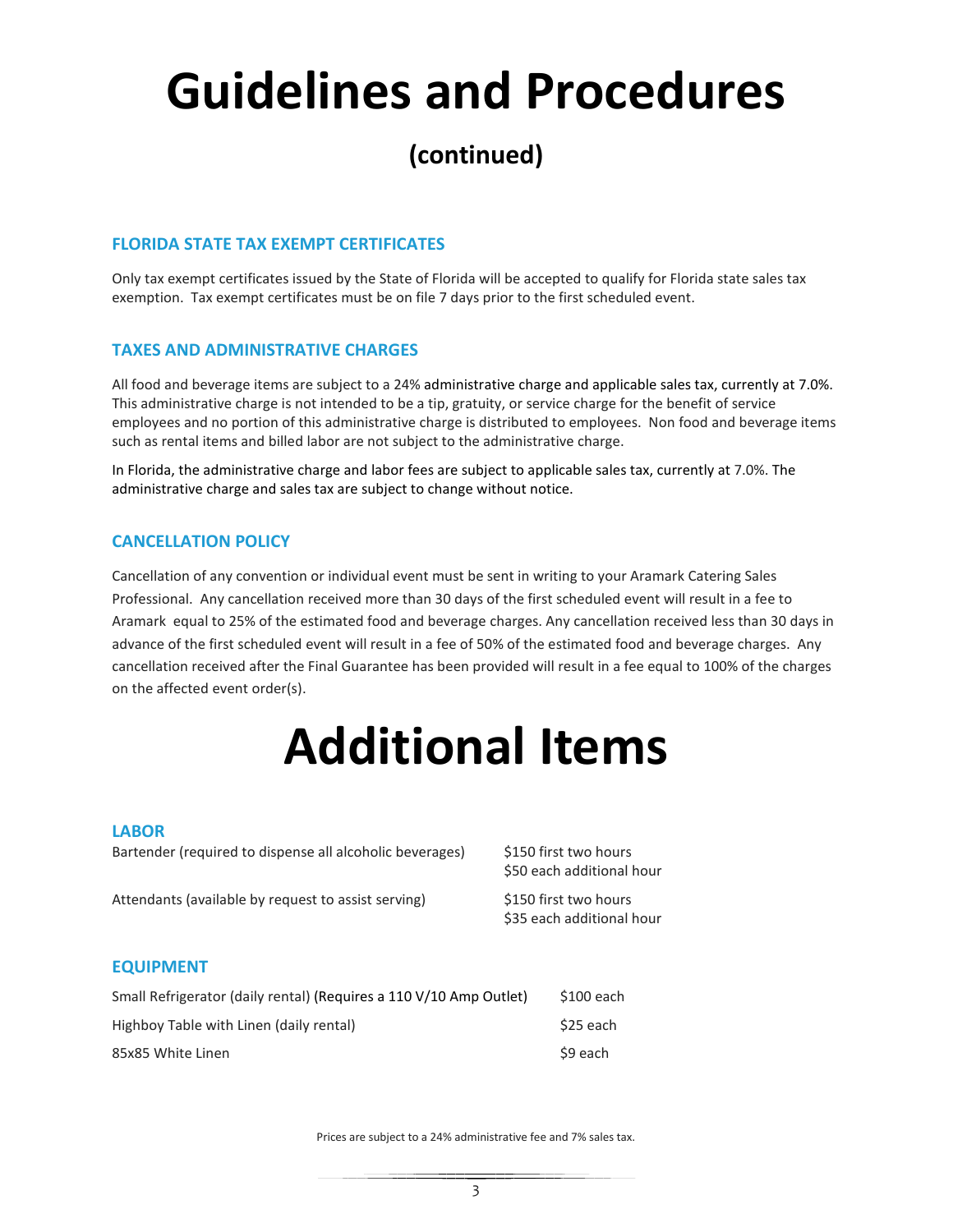### **Beverages**

| Fresh Brewed Regular and Decaffeinated Hot Coffee (minimum 3 gallons) | \$74 per gallon |
|-----------------------------------------------------------------------|-----------------|
| Gourmet Hot Tea and Hot Chocolate (minimum 3 gallons)                 | \$59 per gallon |
| Iced Regular Coffee (minimum 3 gallons)                               | \$74 per gallon |
| Orange, Cranberry and Apple Juice (minimum 3 gallons)                 | \$55 per gallon |
| Iced Tea, Fruit Punch and Lemonade (minimum 3 gallons)                | \$45 per gallon |
| Citrus Infused Spring Water (gallon)                                  | \$35 per gallon |
| Cucumber Infused Spring Water (gallon)                                | \$35 per gallon |
| <b>Assorted Soft Drinks</b>                                           | \$4 each        |
| <b>Bottled Water</b>                                                  | \$4 each        |
| Sparkling Water                                                       | \$5 each        |
| <b>Assorted Bottled Juices</b>                                        | \$5 each        |
| Whole, Skim and Low Fat Milk - Half Pint                              | \$4 each        |
| Gold Peak Tea®                                                        | \$6 each        |
| Assorted Powerade®                                                    | \$6 each        |
| Assorted Vitamin Water®                                               | \$6 each        |
| Red Bull® Energy Drinks                                               | \$8 each        |
| Red Bull® Sugar Free Energy Drinks                                    | \$8 each        |
| Ice (5lb. bag)                                                        | \$10 each       |
| <b>WATER TOWERS/BUBBLER</b> (Requires a 110 V/10 Amp Outlet)          |                 |
| Spring Water Tower (comes with two 5 gallon jugs)                     | \$100 first day |

Additional 5 gallon Spring Water Jugs **\$30 each** \$30 each

\$35 each additional day

### **HOSTED CONSUMPTION STANDARD BAR\*\***

| <b>Premium Wines</b> | S <sub>12</sub> each | Mixed Drinks         | S10 each |
|----------------------|----------------------|----------------------|----------|
| Domestic Beer        | S7 each              | Import & Craft Beers | S8 each  |
| Soft Drinks          | S4 each              | <b>Bottled Water</b> | S4 each  |

### **KEG BAR\*\***

Kegs are a special order and can only be ordered with four business days' notice.

Keg prices vary greatly, your Catering Sales Manager will be able to quote a price

(typically between \$700 and \$1,000 per keg).

Jockey Box (Required for keg service, 1 box services up to 2 kegs) \$75 each

\*\* Aramark personnel **must dispense all alcoholic beverages**, please refer to Labor rates on page 3. Prices are subject to a 24% administrative fee and 7% sales tax.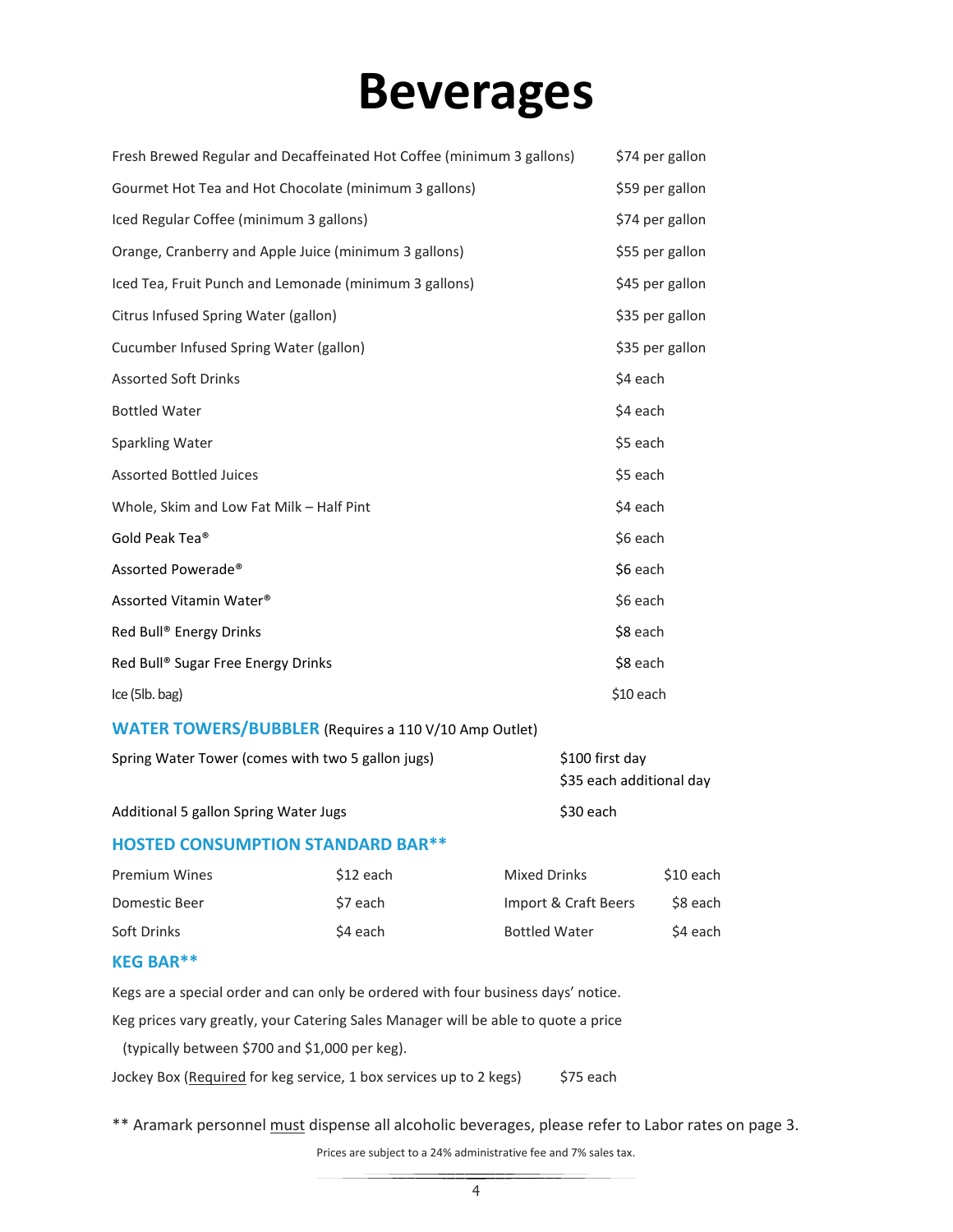## **Bakery Items**

| <b>Assorted Breakfast Bakeries</b>  | \$50 per dozen |
|-------------------------------------|----------------|
| Assorted Bagels with Cream Cheese   | \$50 per dozen |
| <b>Assorted Fresh Baked Cookies</b> | \$45 per dozen |
| <b>Rice Crispy Treats</b>           | \$45 per dozen |
| Chocolate Brownies                  | \$47 per dozen |
| <b>Blondies</b>                     | \$55 per dozen |
|                                     |                |

### **BREAKFAST SANDWICHES 865 per dozen**

Scrambled Egg\* and Cheese Sandwich on your choice of Biscuit or English Muffin and your choice of Ham, Bacon or Sausage (minimum order of 1 dozen per variety)

#### **BREAKFAST BURRITOS black of the state of the state of the state of the state of the state of the state of the state of the state of the state of the state of the state of the state of the state of the state of the state**

Scrambled Egg\* and Cheese in a Flour Tortilla with your choice of Ham, Bacon or Sausage (minimum order of 1 dozen per variety)

### **Pantry Items**

| Assorted Whole Fruit                                                               | \$48 per dozen          |
|------------------------------------------------------------------------------------|-------------------------|
| <b>Assorted Fruit Yogurt</b>                                                       | \$60 per dozen          |
| Nature Valley <sup>®</sup> Granola Bars                                            | \$36 per dozen          |
| <b>Assorted Candy Bars</b>                                                         | \$48 per dozen          |
| Bags of Chips, Pretzels and Popcorn                                                | \$48 per dozen          |
| Trail Mix Packages                                                                 | \$48 per dozen          |
| Dry Snack Mix                                                                      | \$60 per dozen servings |
| Tortilla Chips with Salsa                                                          | \$72 per dozen servings |
| Soft Pretzels with Spicy Mustard                                                   | \$48 per dozen          |
| Hot Pretzel Bites with Cheese Sauce                                                | \$72 per dozen servings |
| Churros                                                                            | \$46 per dozen          |
| Assorted Ice Cream Novelties (minimum 5 dozen)<br>(Requires a 110 V/10 Amp Outlet) | \$72 per dozen          |

#### **Many other options are available, please discuss with your Catering Sales Professional.**

\* Consuming raw or undercooked meats, poultry, seafood, shellfish, or eggs may increase your risk of foodborne illness. Prices are subject to a 24% administrative fee and 7% sales tax.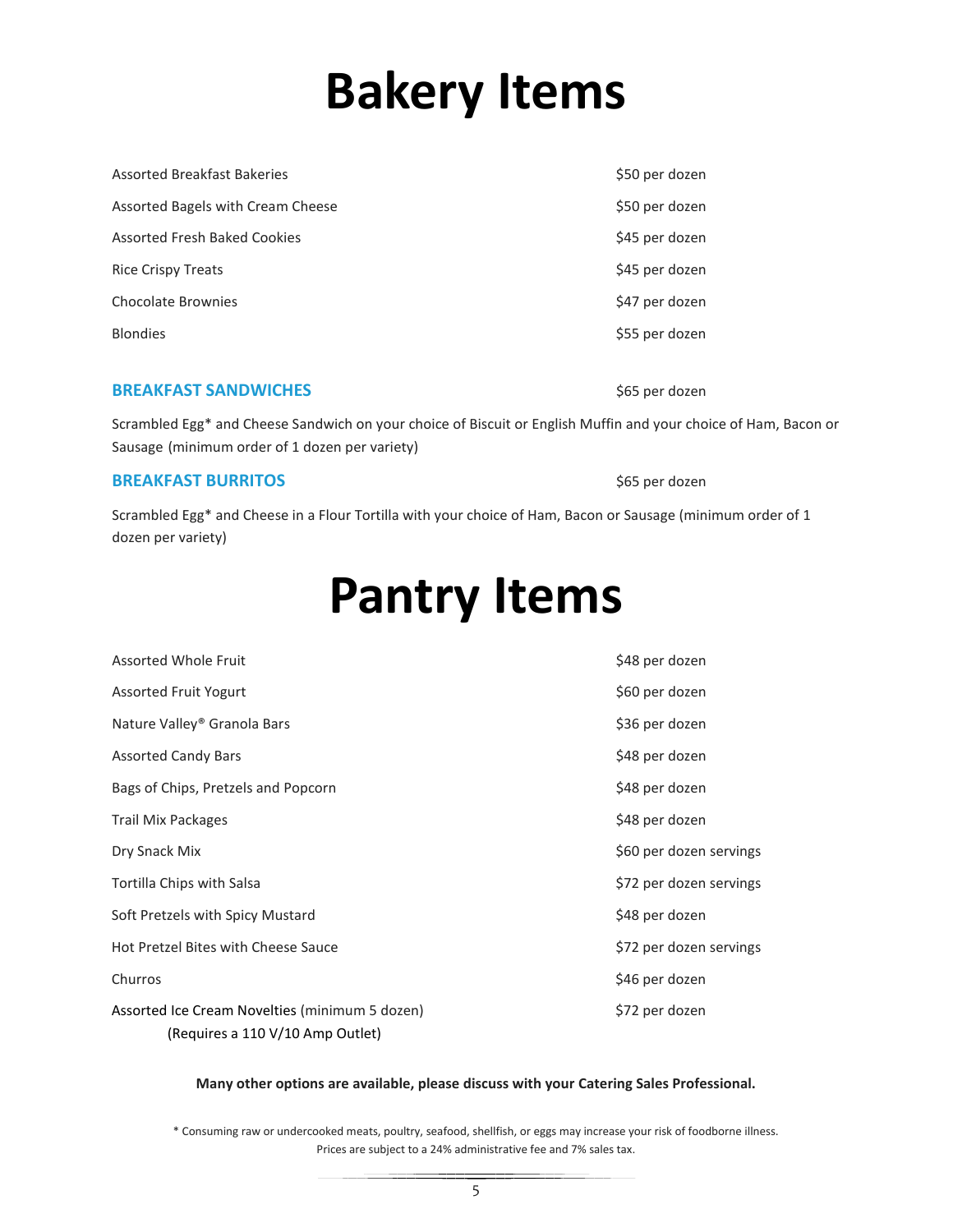### **Boxed Lunches**

Minimum order of 10 sandwiches or salads per delivery and per each type of sandwich or salad ordered.

### **Salads**

All boxed salads are served with a cookie, whole fruit, your choice of a salad and a soda or bottled water.

### **COBB SALAD**

| Romaine, Baby Lettuces, Cherry Tomato Halves, Cucumber, Garbanzo Beans,           |             |
|-----------------------------------------------------------------------------------|-------------|
| Olives, Hard Boiled Egg, Blue Cheese Crumble and Olive Oil Vinaigrette and a Roll | <b>S24</b>  |
| <b>TROPICAL CHICKEN CURRY SALAD</b>                                               |             |
| With Green Leaf Lettuces, Mango Chutney, Flatbread Crackers and Fruit Skewer      | <b>\$26</b> |

### **Sandwiches**

All boxed sandwiches are served with chef's choice of side salad, chips, cookie, whole fruit, your choice of a sandwich and a soda or bottled water.

### **DELI SANDWICHES**

Turkey, Swiss, Lettuce, Tomato on Ciabatta

Ham, American, Lettuce, Tomato on a Pretzel Roll

Roast Beef\*, Cheddar, Lettuce, Tomato on French Roll

Grilled Portobello, Roasted Red Peppers, Spinach, Tomato, Alfalfa Sprouts, Hummus on a Honey Wheat Wrap

\$26

### **UPGRADED DELI SANDWICHES**

Roasted Chicken Salad, Fresh Mozzarella, Roasted Red and Yellow Pepper, Lettuce, Tomato, Basil Pesto Aioli on a Ciabatta Roll

Smoked Turkey Breast, Roasted Pear, Tilamook® Sharp Cheddar Cheese, Lettuce, Tomato, Candied Pecan Maple Aioli on Whole Grain Ciabatta

Honey Baked Ham, Danish Brie, Lettuce, Tomato, Apple Raisin Marmalade on a Pretzel Roll

Slow Roasted Prime Rib\*, Horseradish Havarti Cheese, Honey Roasted Onions, Arugula, Tomato, Garlic Aioli on a Baguette

\$28

#### **Many other lunch options are available, please discuss with your Catering Sales Professional.**

\* Consuming raw or undercooked meats, poultry, seafood, shellfish, or eggs may increase your risk of foodborne illness. Prices are per person unless otherwise noted and are subject to a 24% administrative fee and 7% sales tax.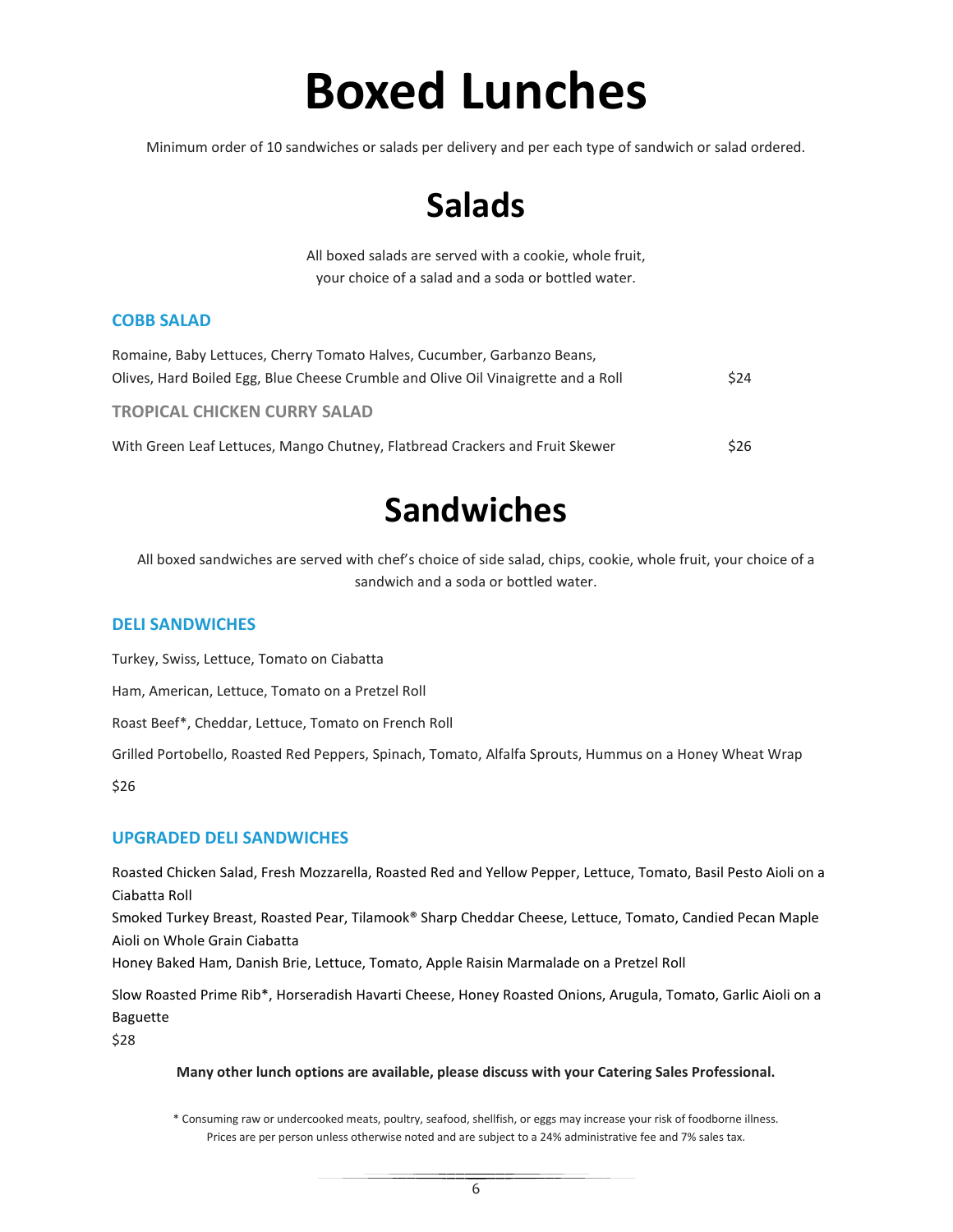## **Reception Displays**

### **FLORIDA SUNBURST**

Sliced Seasonal Fruits and Berries **\$300** per twenty five servings

#### **CRUDITES FROM THE FARMERS MARKET**

Chefs Choice of Seasonal Vegetables with Assorted Dips \$225 per twenty five servings

#### **CHEESE DISPLAY**

International and Domestic Cheeses and Assorted Crackers \$300 per twenty five servings

### **HOMEMADE CHIPS AND DIPS**

Original and Old Bay Seasoning Homemade Potato Chips with Caramelized Onion Dip and Blue Cheese Dip

\$225 per twenty five servings

## **Hors d'oeuvres**

#### **HOT**

| Vegetable Spring Rolls with Sweet and Sour Sauce       | \$200 per 50 pieces |
|--------------------------------------------------------|---------------------|
| Steamed Pork Pot Stickers with Soy Sauce               | \$200 per 50 pieces |
| Fried Chicken Fingers with Honey Mustard Sauce         | \$200 per 50 pieces |
| Chicken Satay with Spicy Peanut Sauce                  | \$250 per 50 pieces |
| Mild Buffalo or BBQ Chicken Wings with Blue Cheese Dip | \$250 per 50 pieces |
| Meatloaf Slider with Mustard BBQ Sauce                 | \$250 per 50 pieces |
| Beef Satay* with Spicy Szechuan Sauce                  | \$300 per 50 pieces |
| Coconut Shrimp with Raspberry Sauce                    | \$300 per 50 pieces |
| <b>COLD</b>                                            |                     |
| Tomato and Basil Crostini with Pesto Glaze             | \$200 per 50 pieces |
| Tenderloin* Crostini with Wasabi Horseradish           | \$300 per 50 pieces |
| Jumbo Shrimp Cocktail                                  | \$300 per 50 pieces |
| <b>SWEET</b>                                           |                     |
| Mini Éclairs                                           | \$38 per dozen      |
| Mini Assorted Cheesecakes                              | \$46 per dozen      |
| <b>Assorted Mini Petit Fours</b>                       | \$58 per dozen      |

#### **Many other options are available, please discuss with your Catering Sales Professional.**

\* Consuming raw or undercooked meats, poultry, seafood, shellfish, or eggs may increase your risk of foodborne illness. Prices are subject to a 24% administrative fee and 7% sales tax.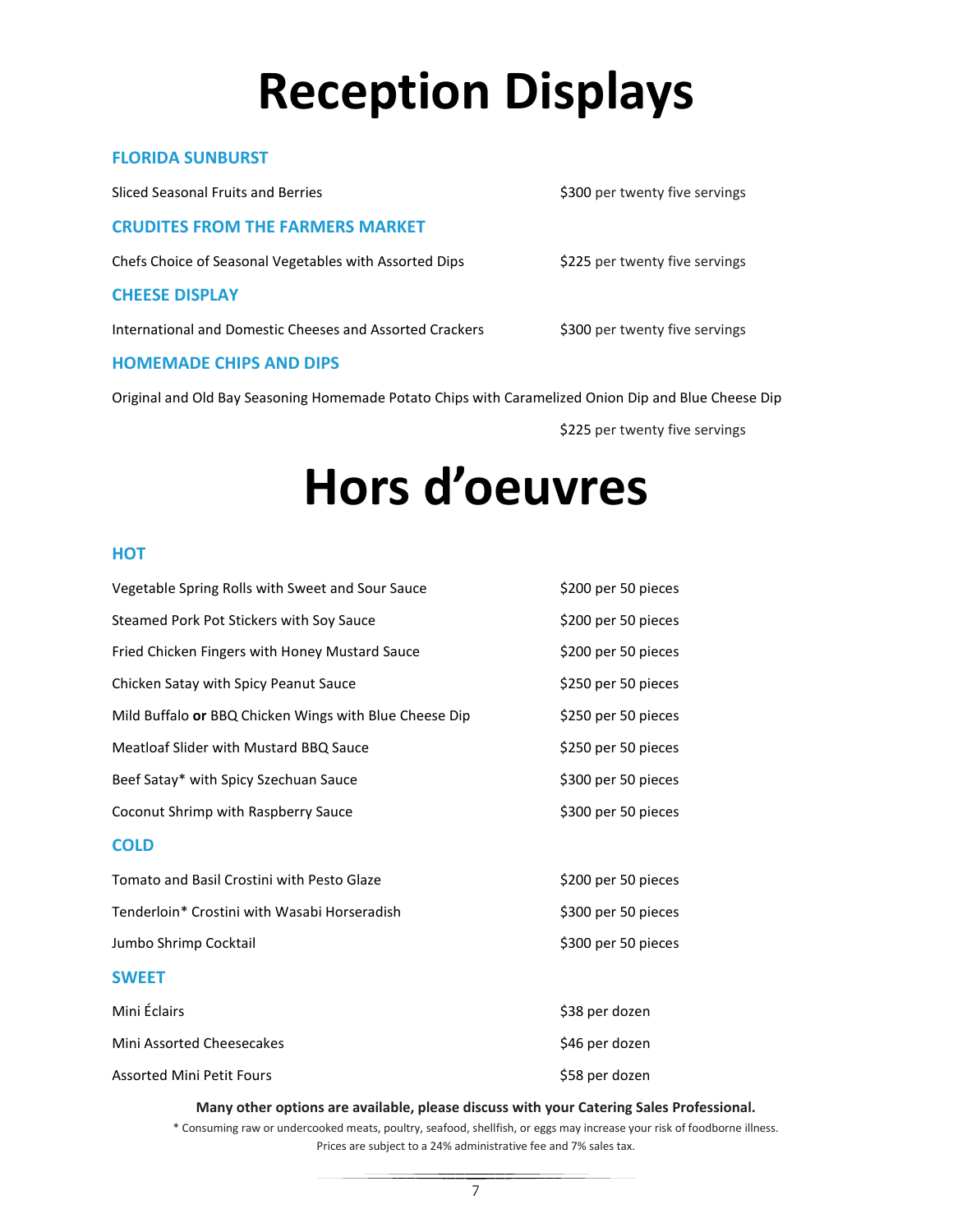### **Booth Action Stations**



### **POPCORN MACHINE RENTAL**

Pricing \$185 Popcorn Kit, Includes Bags (Serves 240) \$125 Machine Rental (per day)

**Labor** \$150Attendant (first 2 hours) \$35 Attendant (additional hours)

Space and Electricity (1) Six Foot Table/Counter Needed for Display (1) Dedicated 110V/10 Amp Outlet



- Requires 1 hour to Pre-Bake Cookies - Average Cooking Time: 12 Minutes Per Dozen - It Takes Approximately 4 Hours to Bake One Case



#### **MAUI WOWI SMOOTHIE BAR**

Pricing \$5.50 per Drink \*\* \$200 Smoothie Bar Rental (per day) \$300 Optional Tiki Hut Rental (per day)

\*\* Minimum Order of 250 Drinks Required per Day Additional Drinks May be Purchased on a Consumption Basis

Choice of Two Flavors: Strawberry Banana, Mango Orange, Black Raspberry, Pina Colada or Peach

Labor \$150Attendant (first 2 hours) \$35 Attendant (additional hours)

Additional fees may apply if Hut or Table/Product must be moved after initial set up.

Space and Electricity A Six Foot Covered Area Needed for Setup (1) Dedicated 110V/10 Amp Outlet

Prices are subject to a 24% administrative fee and 7% sales tax.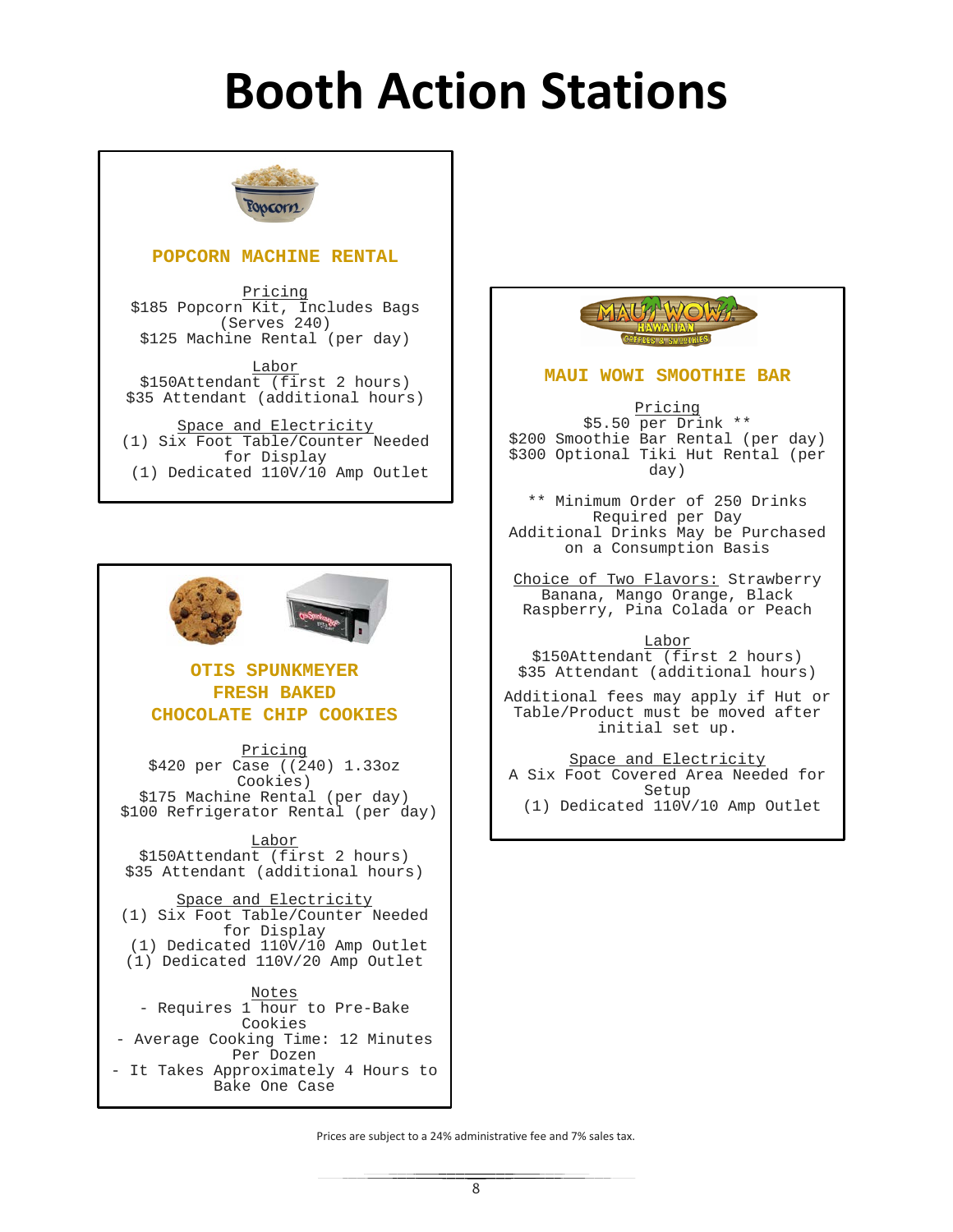### **Booth Action Stations (continued)**



### **CAFÉ ALA CARTE ESPRESSO or ICED COFFEE DRINKS**

Pricing \$5.50 per drink \*\* \$6.00 per drink over guarantee \$350 Cart Rental (per day)

\*\* Minimum Order of 200 Drinks Required per Day Additional Orders May be Purchased on a Consumption Basis

Includes: Six Assorted Flavored Syrups, One Sugar Free Flavored<br>Syrup (Non-alcoholic), Swizzle Sticks, Sugar, Sweet and Low, Equal, Splenda and Disposable Cups

Labor \$150Attendant (first 2 hours) \$35 Attendant (additional hours)

Additional Attendant Recommended For Events of 250 Guests or More

Additional Coffee Bar and Attendant Recommended for Events of 350 People or More

Space and Electricity A Six Covered Foot Area Needed for Setup

(1) Dedicated 110V/20 Amp Outlet



### **DIPPIN' DOTS ICE CREAM**

Pricing \$6.75 per cup \*\* \$175 Machine Rental (per day)

\*\* Minimum Order of 250 Cups Required per Day Additional Cups May be Purchased on a Consumption Basis

Choice of Three Flavors: Chocolate, Cookies and Cream, Banana Split, Rainbow Ice (dairy free) or Cotton Candy

Labor \$150Attendant (first 2 hours) \$35 Attendant (additional hours)

Additional fees may apply if Stand must be moved after initial set up.

Space and Electricity A Six Foot Covered Area Needed for Setup (1) Dedicated 110V/10 Amp Outlet



**THE GELATO CARTE**

Pricing \$6 per cup \*\* \$175 Machine Rental (per day)

\*\* Minimum Order of 250 Cups Required per Day Additional Orders May be Purchased on a Consumption Basis

Labor \$150Attendant (first 2 hours) \$35 Attendant (additional hours)

Additional Attendant Recommended For Events of 200 Guests or More

Space and Electricity A Six Foot Covered Area Needed for Setup (1) Dedicated 110V/10 Amp Outlet

Prices are subject to a 24% administrative fee and 7% sales tax.